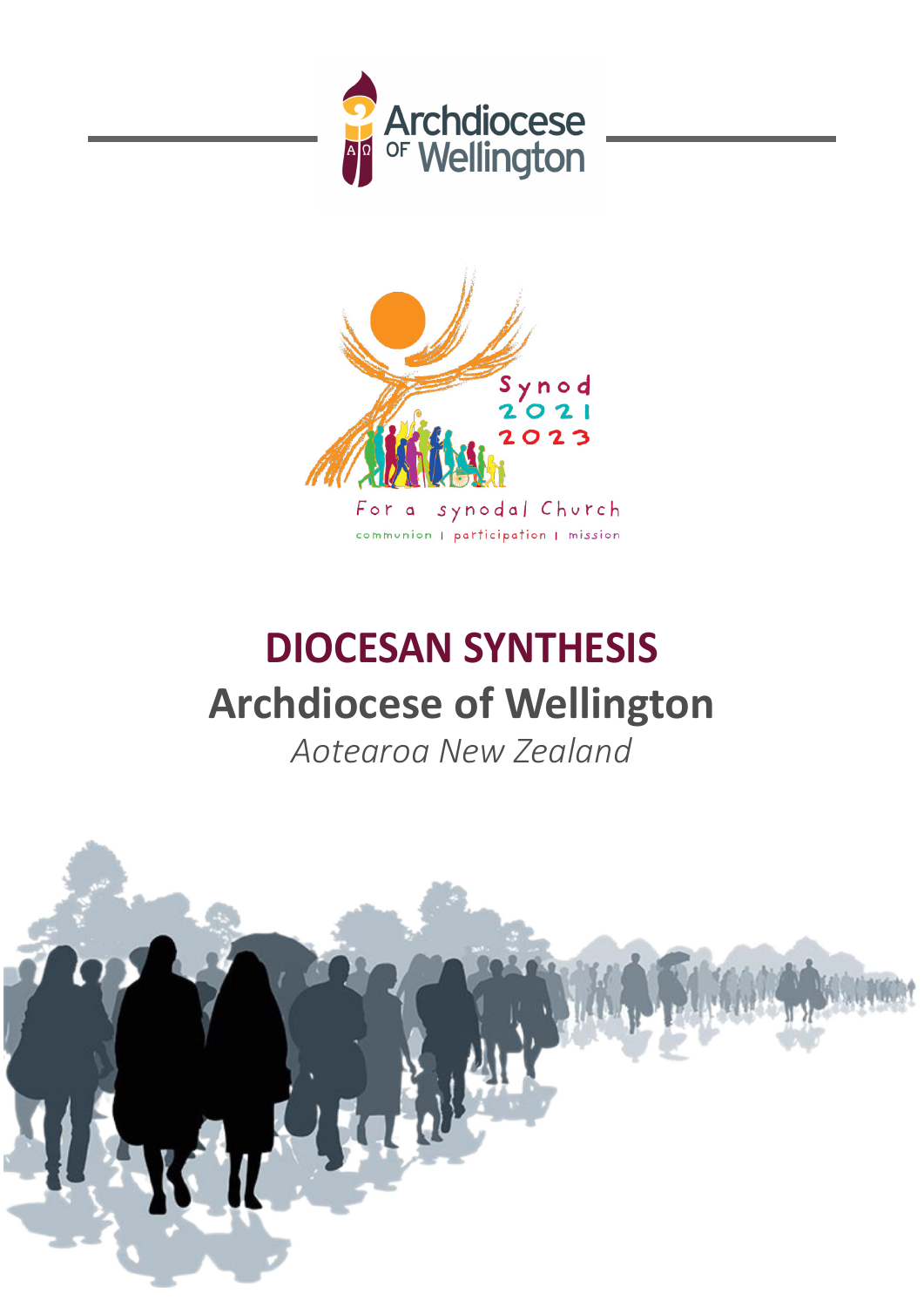

# **FOR A SYNODAL CHURCH** *Communion - Participation - Mission*

# **DIOCESAN SYNTHESIS**

The Archdiocese of Wellington spans an area of central Aotearoa New Zealand covering the lower North Island and upper South Island. It comprises 23 parishes with an average pre-pandemic Sunday Mass count of 11,000<sup>1</sup>. The Archdiocese is committed to a bicultural Church that honours Te Tiriti o Waitangi and recognizes Māori as tangata whenua.<sup>2</sup>

The people of the Archdiocese of Wellington are familiar with synodality. Since 1988 local synods have been held in this diocese at intervals of approximately ten years, the latest taking place in September 2017. Outcomes from the various synods have shaped pastoral plans and continue to guide our vision: 'We, the Catholic People of the Archdiocese of Wellington, challenged to follow Christ, are called to proclaim the Kingdom of God by celebrating God in our lives, sharing our living faith, growing in community, and working for justice and peace.'

# **OUR JOURNEY**

The Archdiocese of Wellington welcomed the opportunity to be involved in the global Synod which began in October 2021. A Synod Team was established by Cardinal John Dew within Archdiocesan Church Mission with the aim of promoting the Synod, preparing materials for discernment, training facilitators, and engaging parishes and other faith communities within the Archdiocese. While the process of group discernment was promoted and encouraged as the ideal way of practicing and experiencing synodality, it was acknowledged that not everyone was able or willing to engage in such a process. Online surveys were set up to encourage submissions from young people, those who are no longer connected to the Church, and anyone who preferred to respond individually. Special Synod materials were sent out to schools to engage students and their families.

The Synod process took place in the context of the Covid-19 pandemic with resultant restrictions on gatherings and a reluctance by many to engage in social interaction. Another obstacle was timing, with the summer holidays halting the process through December and January. A universal 4-month extension by the Vatican of the Diocesan Phase was warmly welcomed.

<sup>1</sup> While numbers have visibly declined through the pandemic, the 2021 Mass count of 4,754 was based on a 100-person limit on gatherings and is not a true picture of the current reality.

<sup>2</sup> Te Tiriti o Waitangi (The Treaty of Waitangi) is New Zealand's founding document – refer https://www.catholic.org.nz/about-us/history/#section\_37

<sup>&#</sup>x27;Tangata whenua' – 'the people of the land', the Māori people of Aotearoa New Zealand.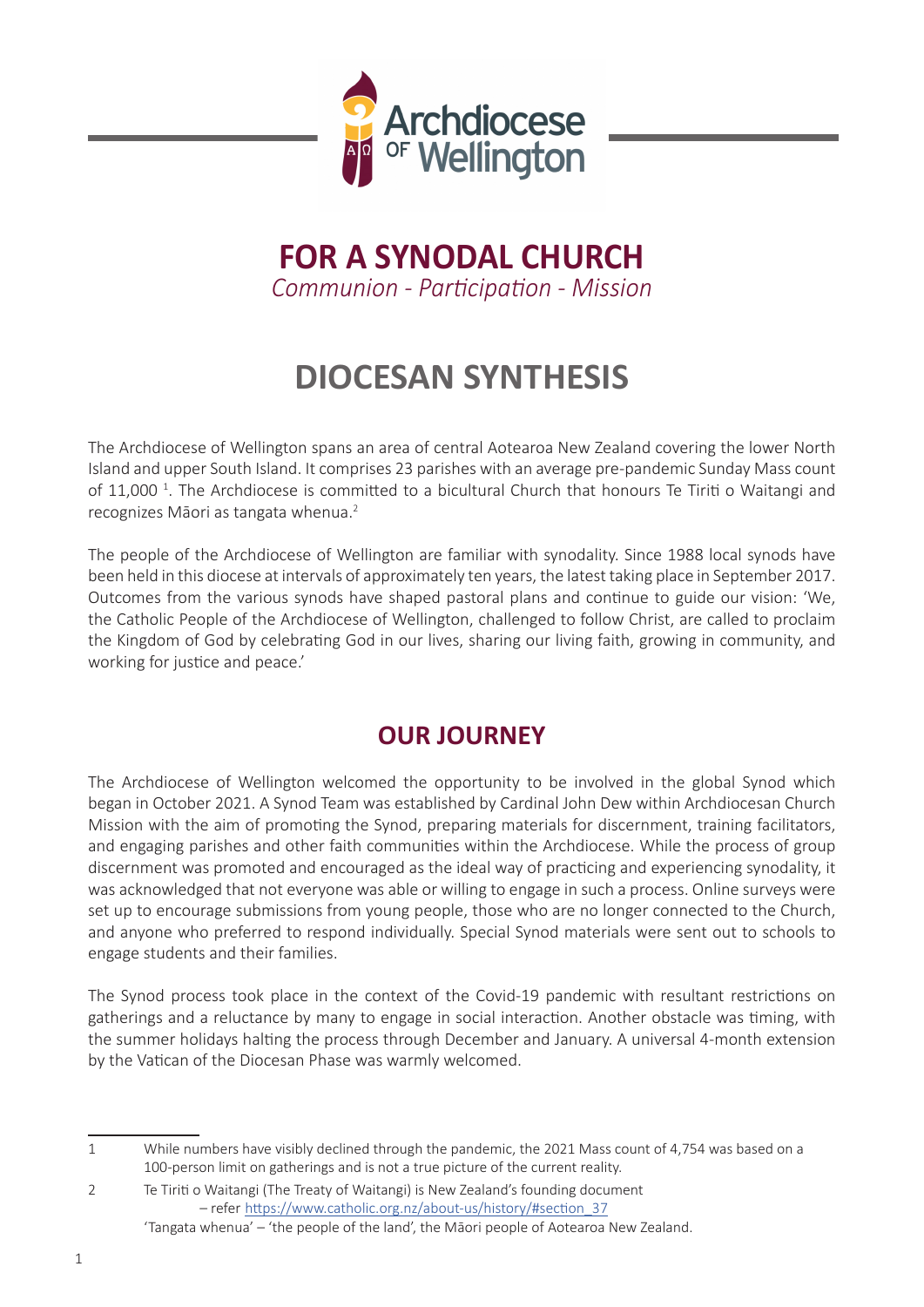Despite these setbacks, it was encouraging to receive submissions from all the parishes in the Archdiocese. Parish teams, parishioners, ethnic groups, schoolteachers, prayer groups, social justice groups, youth groups, groups of women and many others came together to engage in the discernment process. Those who participated in the group discernment process found it to be a safe space that encouraged a depth of sharing and a life-giving experience of Church as a faith community. Many commented that they had never had such a deep and personal experience of prayer with others. *"I came away from the evening with a sense of hope I had not experienced in years." "The Synod process has been an integrative tool; friendships emerging, becoming community. Deep listening opening us to the bigger picture."<sup>3</sup>*

Overall, the process was received with enthusiasm and a sense of hope that we are moving towards a more open, welcoming, and inclusive Church – a true outworking of Vatican II. However, this was often dampened by a feeling of powerlessness in the face of a hierarchical system perceived to be set in its ways. This emerged in comments like, *'but will they listen to us anyway?'* In response to Pope Francis' invitation for the People of God to dream, some questioned whether the Synod of Bishops would show the same openness to new ways of being Church. On the other hand, a smaller group expressed deep concern that the Synod is yet another deviation from the one true Faith and Tradition, promising only a *'watered down Catholicism.'*

Altogether, we received 237 group submissions and 395 individual submissions, engaging over 1,500 people. While the numbers are encouraging, we are aware that there are voices that remain unheard and are not necessarily included in this report.

- **• Bicultural Church:** Of those who engaged with the Synod process, only a small number were Māori. This outcome reflects a need for stronger relationships and better inclusion of tangata whenua in the Archdiocese.
- **• Multi-ethnic communities:** Although there was a reasonable representation of ethnicities, we still missed the voices of many ethnic groups whose people often feel unwelcome and whose culture is often unacknowledged and unappreciated in the local Church. There exists a tension between inclusion and a desire to maintain group identity in a culturally diverse country.
- **•** Younger generation: The largest proportion of submissions came from older New Zealanders. It was disappointing not to hear from more young people and students. Sadly, this is indicative of the relative absence of the young in our parish church communities<sup>4</sup>. On the other hand, the high level of participation of our Catholic school teachers was significant.

#### **Listening to those on the peripheries**

The Synod Team reached out to members of the Wellington deaf community and the L'Arche community of Kapiti. Prison chaplains spoke on behalf of prisoners who could not be visited because of pandemic restrictions. We received submissions from groups of elderly living in aged care facilities. We heard from groups involved in social agencies and those dealing with poverty, ecology, justice, and peace.

The voices of many on the peripheries came to us through individuals making time to engage in meaningful conversations – with family members who have left the Church; friends who because of gender orientation or life choices feel excluded or judged; collaborators from different faith backgrounds. These conversations have added to the richness of our Synod submissions. Yet we know that many other such conversations still need to happen if we are to be a truly synodal Church journeying with everyone.

<sup>3</sup> All italicised quotations are taken from actual submissions unless otherwise stated.

<sup>4</sup> Aotearoa NZ is blessed with a very strong and widespread Catholic education system. Although our schools are part of our parish faith communities, the appeal of the Sunday Assembly to young people remains very low.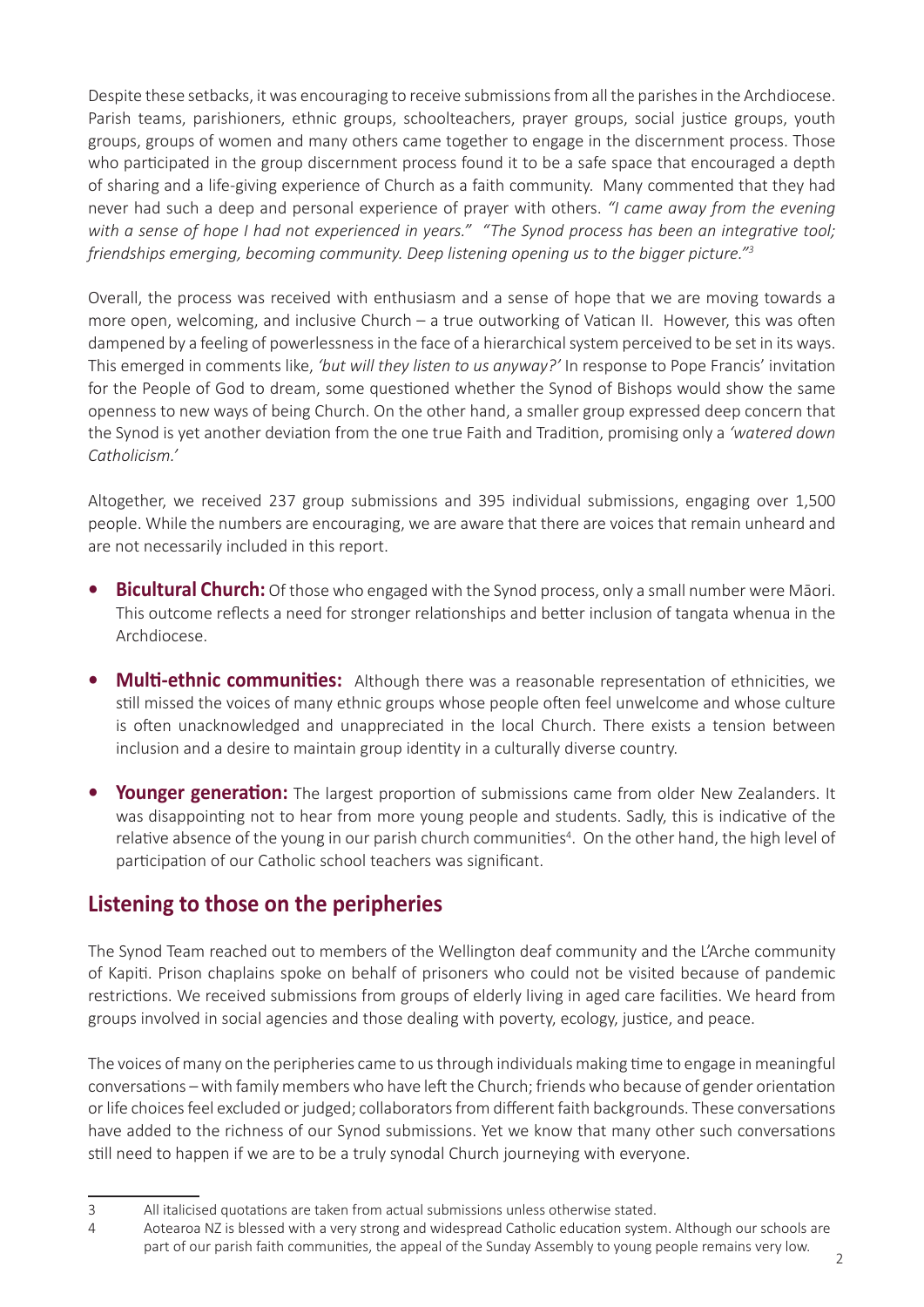### **A guiding local image – Hīkoi Ngātahi**

With such a strong 'journeying' theme as a guiding motif, a Māori language image for this synodal experience that has emerged for us is of that of 'hīkoi ngātahi.' Hīkoi ngātahi, journeying together, has for many New Zealanders become a synonym for pilgrimage and even protest (seeking to bring about change). In the Archdiocese of Wellington, the synodal hīkoi ngātahi continues.

# **HĪKOI NGĀTAHI - JOURNEYING TOGETHER**

*"Synodality is recapturing the vision of the Second Vatican Council, where we are all the People of God together. What we are engaging in now is about growing closer to one another as disciples, and being supportive as we walk alongside one another, as we try every day to make a Gospel response to the situations life puts before us."* 

(John Dew, Archbishop of Wellington)

At the heart of our synodal discernment process was the fundamental question on journeying together. We were invited to reflect on our experience of the journey together as the Church in the Archdiocese of Wellington. The following are some of the blessings our people identified as cause to celebrate:

We celebrate our synodality. Our regular diocesan synods are a way of journeying together as the People of God. The 2017 Synod with the theme, "Go, you are sent", invited us to be mission-focused: to go to the peripheries; build community; accompany one another; find leaders; deepen our bicultural relationship; journey as members of the One Body, and much more. While some of the accompanying recommendations are still in the early stages of implementation, the theme of 'journeying together' reminds us that we are still being sent, still a 'People on the Way'.

We celebrate our bicultural partnership, which makes the Aotearoa Catholic experience truly ours. Journeying together, our ongoing Catholic hīkoi ngātahi, is to capture the shared story of our history and, building on and learning from that same history, to move forward together.

We celebrate our diversity in a Church that is multi-ethnic and brings together cultures from all around the world. We appreciate the experience and wisdom of our older generations, and welcome the freshness and energy of the young, especially our school students and young families.

**We celebrate our people** – lay and ordained – who continue to respond to the Gospel message, care for one another, serve in our communities and be beacons of hope despite our many challenges.

**We celebrate our earthly home**, as we consider the importance of making 'care for creation' an integral part of all our diocesan activities and decisions here in Aotearoa New Zealand. We acknowledge that we have much to learn and implement and that there is growing urgency for an effective response.

**We celebrate our faith in Christ**, who is the very heart of our Church and our hīkoi ngātahi. With Christ in our hearts, and a love for the Church and the world, we continue our mission to 'proclaim God's Kingdom by celebrating God in our lives, sharing our living faith, growing in community, and working for justice and peace.' (Archdiocese of Wellington vision)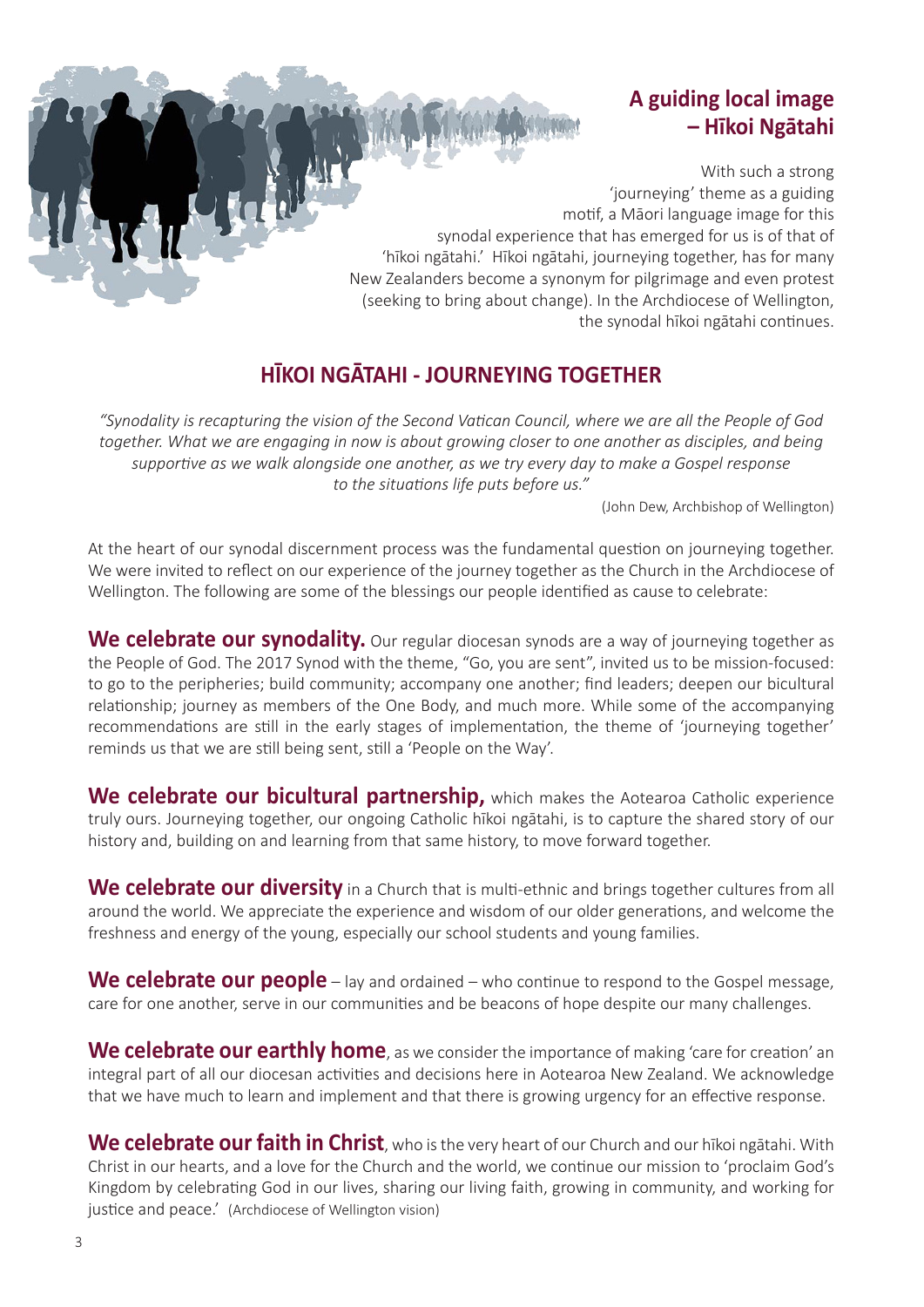#### **We asked our people:**

*Where, in these experiences, can the Spirit be heard or seen? What is the Spirit asking of us? What are we doing well? What needs to change? What steps do we need to take? Where do we agree? What paths are opening for us?* (SynPrep26)

Our reflections were guided, but not limited, by the ten supplied thematic questions on lived synodality. As submissions came in, our own local set of themes emerged. The following is a succinct summary of the seven key themes that emerged from our diocesan synod submissions.

#### **1 A SYNODAL CHURCH THAT LISTENS AND LEARNS**

The invitation to participate in the Synod has helped us understand that to grow and change, we need to first listen and learn. The synodal process has given us a glimpse of a new and deeper way of journeying together. Our people said that:

*• "In a synodal Church, the promise of shared responsibility, planted by the Second Vatican Council over half a century ago, finally grows, flourishes and matures."* In a truly synodal Church we, the People of God, journey together and are all Church ministers, inwardly and outwardly.

We are decision-makers and partners with our priests and bishops.

- We need to understand what synodality means in our bicultural and multiethnic context. *"Who defines what this journeying together means? What areas of our lives together are we allowed to ask questions about? Does it mean more Māori at the table? More Māori in decision-making?"* What about others, such as Pasifika and Asian voices? *Te Tiriti o Waitangi* needs to be upheld in visible ways, and deeper conversation is needed.
- We are called to journey with other Christians, but our churches often work as if in separate silos. We must find new ways of collaborating and praying together. Our liturgical structures and rules around shared communion hold us back. We have much to learn from other Christian denominations.

*"As a Pilgrim Church, the distinctions of lay and ordained are replaced by a shared vision of authentic leadership, authority and responsibility."*

• We are called to journey with the human family, no matter what ethnicity, faith, or gender. The trauma and lessons of the 2019 Christchurch mosque attacks,

and the plight of refugees from around the world, are opportunities to extend and deepen bonds of friendship, mutual hospitality, and collaboration.

• In an increasingly fragmented world, a synodal Church must focus on accompanying others – those who are with us and those to whom we are called to reach out.

*"Synodality is about sharing woundedness and deepening community; about being Christ to one another in fragility and vulnerability."*

As a listening Church we are called to a new openness of heart. To replace judgement with respect and to seek to learn from the marginalised, the disabled, the young and the old, those on the peripheries and those who have felt excluded. *"To walk side-by-side we need to be open to the 'other.' There are people who want to be part of us, but we are not open to them. They are real people, with faces and names."*

Listening needs to be the stance of the Church. We need to start by seeking to understand other people's experience of our Church which may be quite different from our own. Our journey must be about the people. *"He aha te mea nui o te ao? He tangata, he tangata, he tangata." <sup>5</sup>*

5 *What is the most important thing in the world? It is the people, it is the people, it is the people.*  Māori whakatauki (proverb).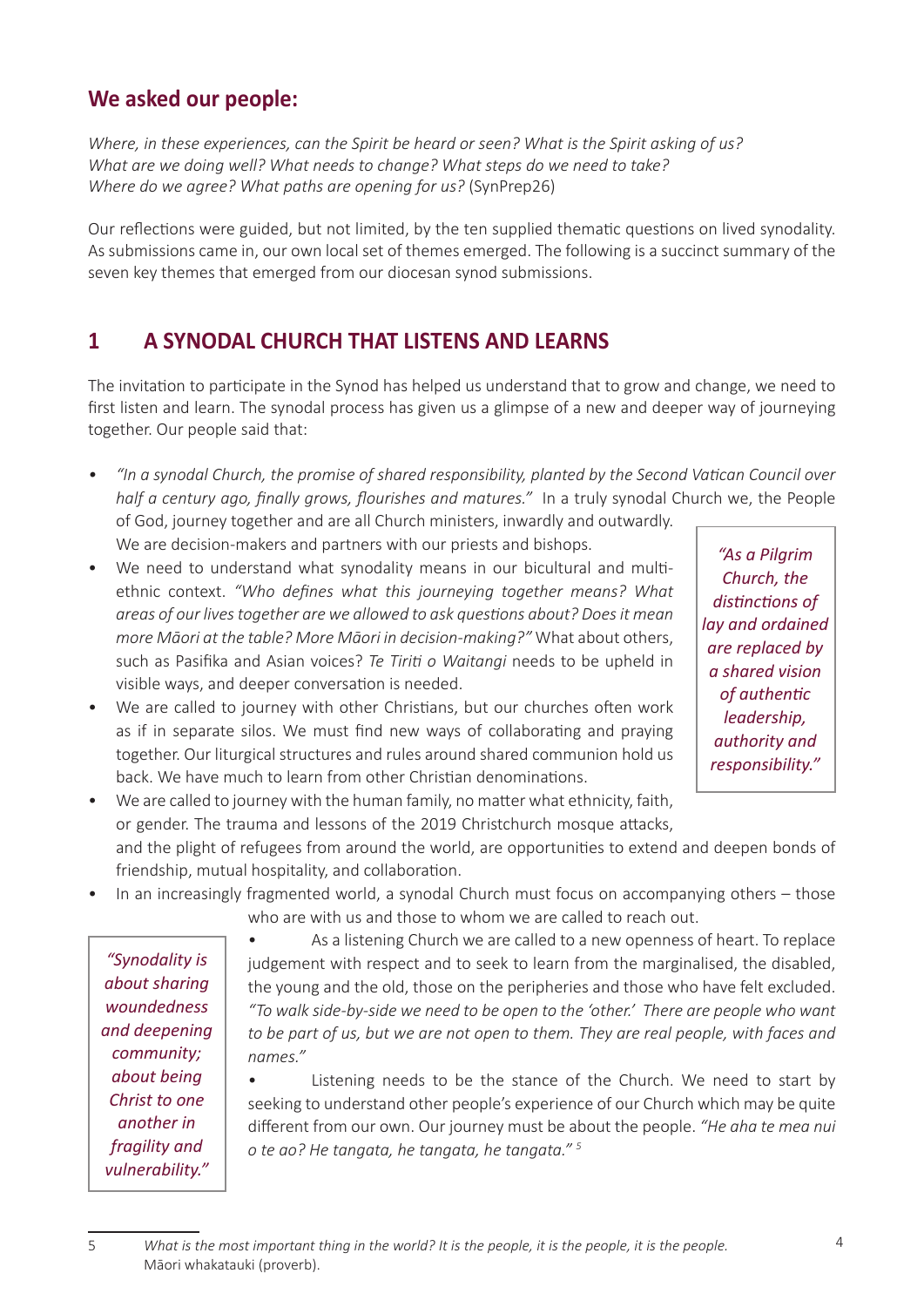#### **2 AN INCLUSIVE CHURCH & THE VOICES OF WOMEN**

A strong theme that came through was the need for inclusivity, with particular attention to the role of women. Our hope is for a Church that is truly inclusive and welcoming of all, where everyone feels a sense of belonging, can live out their true calling and share fully in the Church's mission. Our people said that:

- Pope Francis' encouragement of a more inclusive Church, reaching out to *"the minorities, the excluded and discarded"* (Synod Booklet) is welcome.
- The Church needs to be intentionally inclusive of genders and cultures. We are poorer for the lack of a balanced interpretation of scripture and theology. We miss the voices of women, married people, young people, the disabled, and the many diverse cultures in our communities.
- It hurts to see family members and friends leaving the Church because they feel judged unacceptable due to life situations, gender issues, or what is regarded as 'irregular' family life (e.g., intermarriage of various kinds, gay partnership, solo parenting, etc.) As one person commented: *"It is a shock to be reminded that Church doctrine is exclusive of some people. This does not reflect what we hear of Jesus Christ."*

*"It is not only women who do not have a voice; others in the Church community such as Māori, Pasifika peoples, young people, LGBTQI+ people, the divorced and separated, and the sexually abused are rarely fully represented or even heard."*

- Many are no longer with us because of the scandal of clerical abuse. As Church we must face the deep wounds of the past that need healing for all. Meaningful reparation for the sexual and power abuse by our Church is urgently needed if we are to move forward in true synodality. *"We are unable to reach the whole People of God. We are missing those whose pain from past experiences keeps them away from the Church."*
- The appointment of women in key leadership roles in the Vatican is overdue and welcome. However, this needs to filter down to the local level. Typically, women carry the load of voluntary service within their community and on the peripheries. Yet for centuries, their voices have been dismissed in a Church that is patriarchal in its structure.

*"As a woman I pay a very high price in remaining Catholic."*

The ordained ministry should be the result of a discerned call independent of gender. The call of some women to ordained ministry must be recognised and celebrated. Women are ready and willing to serve, though they do not wish to be locked into the current outdated and unworkable model of priesthood.

• Women hold key leadership roles on the world stage. The Church needs to pay heed to their wisdom, insight, and leadership skills by granting them equal participation in key decision-making and liturgical roles.

#### **3 RENEWED MODELS OF LEADERSHIP**

A key theme that emerged from the submissions was that, if we are to be a truly synodal Church, we need to move beyond hierarchical decision-making structures which tend to put immense pressure on the ordained while disempowering the laity. Our people said that:

- We are held back by structures that are too rigid and make little space for co-responsibility, transparency, and accountability. Leaders are needed who model openness to collaboration, critique, and change. Default Catholic leadership emphasises the ordained at the expense of lay people – this must change. There should be no 'ordained' or 'lay' differentiation. We are one People of God, sharing one baptism and one mission to which we are all called (LG 33).
- The selection of local bishops should involve the people of the local Church far more intentionally than the current process allows.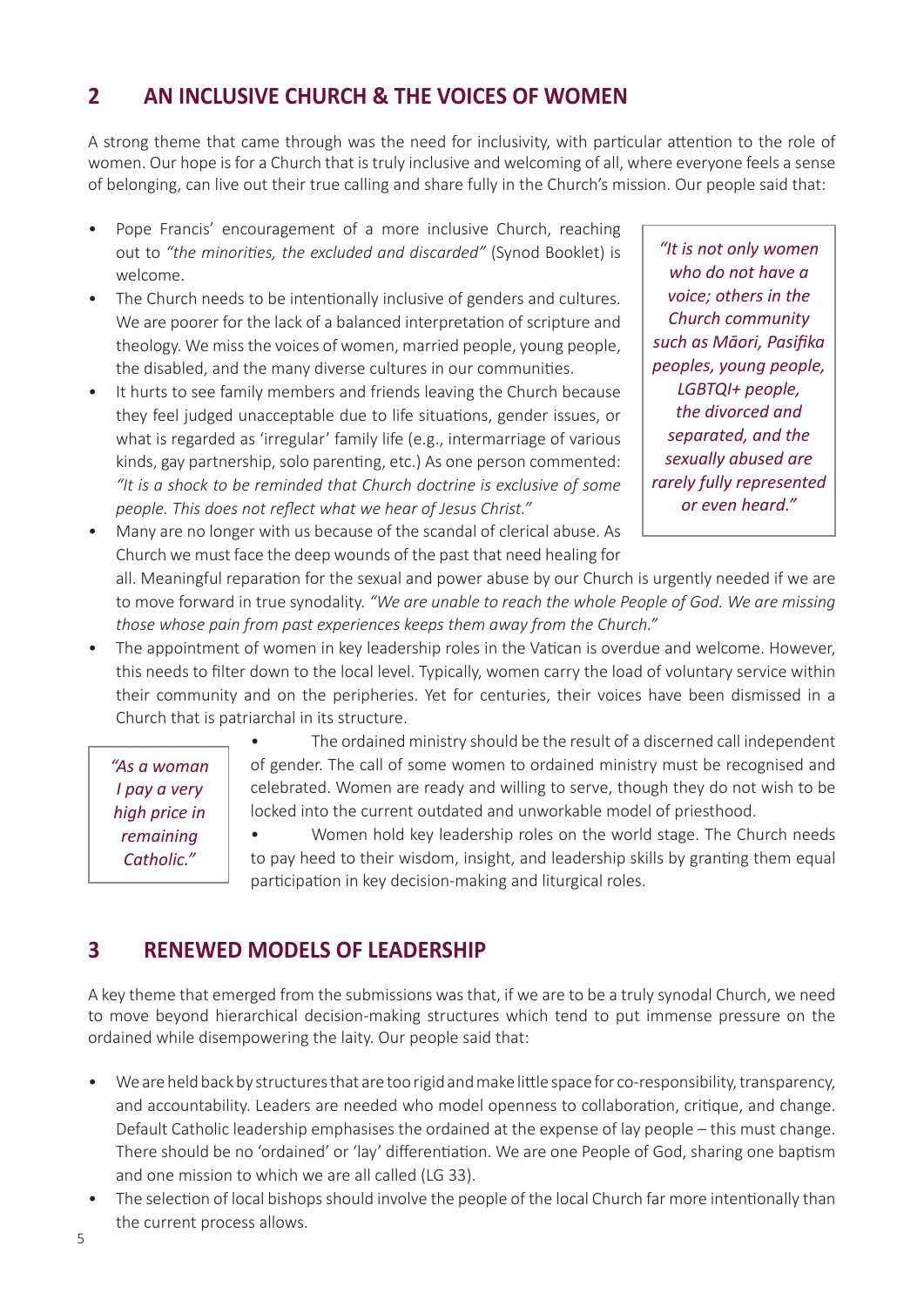- Acknowledging that we are part of the universal Church, the local Church in Aotearoa New Zealand would benefit from being more locally directed to respond most effectively to the needs and realities of the people we serve. Locally informed decision-making is crucial. We are ready for change even if many other countries are not.
- Priests are valued, and their wellbeing concerns us. Priestly ordination should not however be primarily tied to leadership roles but be centred on sacramental and pastoral ministry. The current model of Parish Priest sees diocesan clergy bogged down by

bureaucracy and the pressures of leading multi-church parishes. This often leaves them little time for pastoral ministry and can rob them of the joy of their vocation.

*"A new model of priesthood could liberate the priest."*

The future of the vocation to ordained priesthood is at risk in its current state. Celibacy should be optional for the ordained. The current model of

priesthood is keeping many good people who feel called – men and women – from becoming ordained ministers, sharing the load, and broadening the life-experience of our presbyterate. *"We keep praying for 'vocations.' Perhaps they are there but excluded. That might well mean rethinking the model of priestly ministry."*

- There is often a disconnect between priests and those they are called to serve. The current model of seminary formation that segregates young men and isolates them from everyday family life in Aotearoa New Zealand, needs to be reviewed.
- Our communities would be better served by 'sacramental and pastoral chaplains' collaborating with lay people who are educated and formed in pastoral leadership and skilled in community building.
- *• "Clericalism needs to be called out in both lay and ordained behaviour and attitudes."*

# **4 OUR GATHERING: LITURGICAL REFORM & MODELS OF COMMUNITY**

Catholics have been traditionally highly 'Mass-focused'.<sup>6</sup> How we celebrate Eucharist as well as how we celebrate community emerged as two interrelated themes. Our people said that:

- Good liturgy celebrates community and diversity. It is meaningful, engaging, inclusive, and provides for the participation of families, children, and the marginalized.
- Eurocentric liturgies must give way to bicultural and multi-ethnic expressions of worship. Our diversity is often not reflected in our congregations, worship, or leadership. *"Liturgy at our place needs to reflect us as a community of Christ together and be an expression of our identity."*
- The language urgently needs to change. Despite earlier commitment to inclusive language in this country<sup>7</sup>, our texts remain masculine, exclusive, and even offensive. We need language that includes, builds up, heals wounds, and affirms.
- Homilies must reflect a range of perspectives on scripture and theology (e.g., male/female, married/celibate, young/old, etc.). We need reflections that are relevant to everyday life and address the struggles of grief, unemployment, aging, anxiety, depression, etc.
- Liturgical scruples impoverish us. We need flexibility to ensure enlivened liturgies, with both music and message that speak to today's young. Our children and young people do not feel that our Church is meeting their spiritual needs.

*"Our young are shouting 'irrelevance' with their feet."* 

<sup>6</sup> This is not to deny the fundamental Catholic belief that Eucharist is our centre. Rather it points to a nearfixation for Catholics that Mass is all that really matters. Gathering for other reasons (possibly excluding devotions) is often felt to be almost unnecessary and undesirable.

<sup>7</sup> Refer the NZCBC's 1997 statement on inclusive language - https://www.catholic.org.nz/about-us/bishopsstatements/gender-inclusive-language/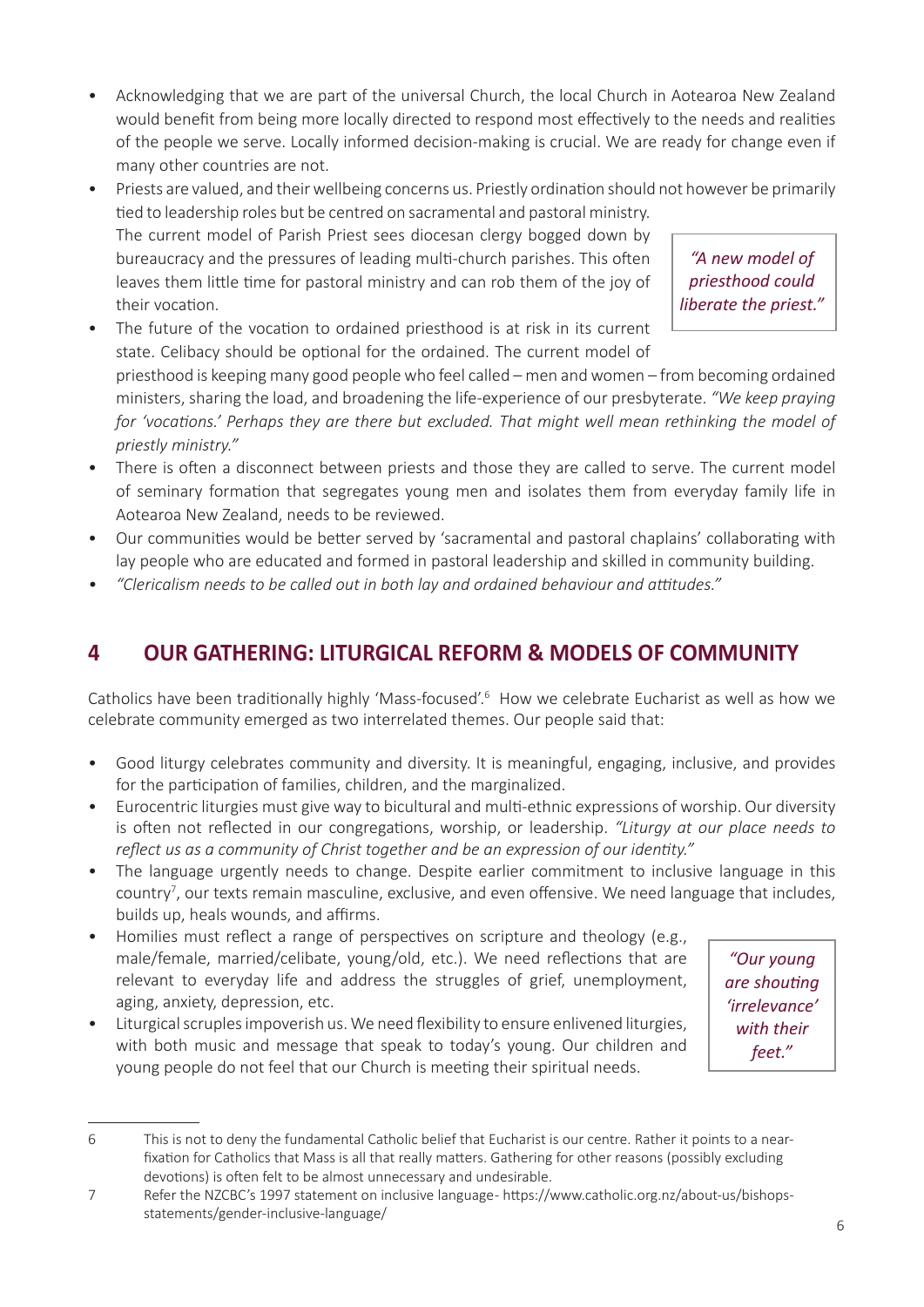- Whereas Second Vatican Council promoted full, conscious, and active participation, many Catholics remain mostly passive spectators who sit in the pews and watch while the priest prays the Mass.
- We are the Body of Christ, called to journey together in community. Yet, for many of us, the celebration of Mass remains more a personal than communal experience and it is difficult to feel a sense of belonging.
- The current model of merged parishes needs to be reviewed. Large, impersonal gatherings often leave people feeling lost and disconnected. Where the Sunday Assembly is larger, small groups remain crucial in that they are so much more conducive to community and outreach, as all churches have found. *"A Church made up of many small diverse communities could permeate complex modern society in ways that parishes no longer do."*

*"Parish communities should be places of encounter where we cross borders."* 

- Te Ngākau Tapu, our parish particular to Māori, is a place of healing and nourishment.
- Young people still seek God as much as previous generations, but they need and expect a Church that

*"Our Church tends to be individualistic and entirely focused on the Eucharist and not on community."*

reflects their life experience (their world) and provides a sense of relevance and belonging. They often find these things more readily in other Christian churches (especially Pentecostal churches) but report eventually missing the depth of the Sacraments and the Catholic faith tradition.

• Our current way of gathering (Mass) meets the needs of some but excludes many. The ritual and symbolism of the liturgy, while comfortingly familiar to Catholics, often feels alien to newcomers. Additional types of gathering are needed in which dialogue, sharing, and mission can take place. *"Facilitating experiences where people commune with the sacred outside of Mass and in everyday life would enliven and renew faith."*

• Covid has changed our experience of worship and community life (e.g., online Masses) and raised questions about how and why we gather and celebrate.

#### **5 EDUCATION & FORMATION**

Another common thread was the need for ongoing formation and education. *"Synodality entails receptivity to change, formation and ongoing learning. How does our church community form people to be more capable of "walking together"?"* (Synod Booklet) Our people said that:

- To grow in synodality we need to be formed in the art of prayerful discernment. The group discernment process has the potential to transform our communities, but we need further training.
- A personal relationship with God must be at the heart of our Catholic character. There is a need for formation in prayer and spirituality with a focus on ongoing conversion and encounter. Religious education that does not form disciples short-changes our young people and impoverishes our Church. *"Our young people may be catechised, but they are not necessarily evangelised."*
- There is a great need for adult faith formation that is rooted in the teachings of the Second Vatican Council and is future focused.
- Young people seek answers to deep questions in life. Our response to this catechesis, formation in faith and spirituality, etc. – must connect to their world and help them discern their path in life. The broader concept of vocation needs to be reintroduced and explored.
- Most Catholics have little understanding of the mission of the baptised. Catholic faith formation here is inadequate in enabling our people to engage in mission. The study and discussion of scripture and the Church's documents on mission and social justice are a fundamental part of that mission.
- A lack of education on what our Church teaches often keeps Catholics from speaking out. There is a need to better understand what we stand for.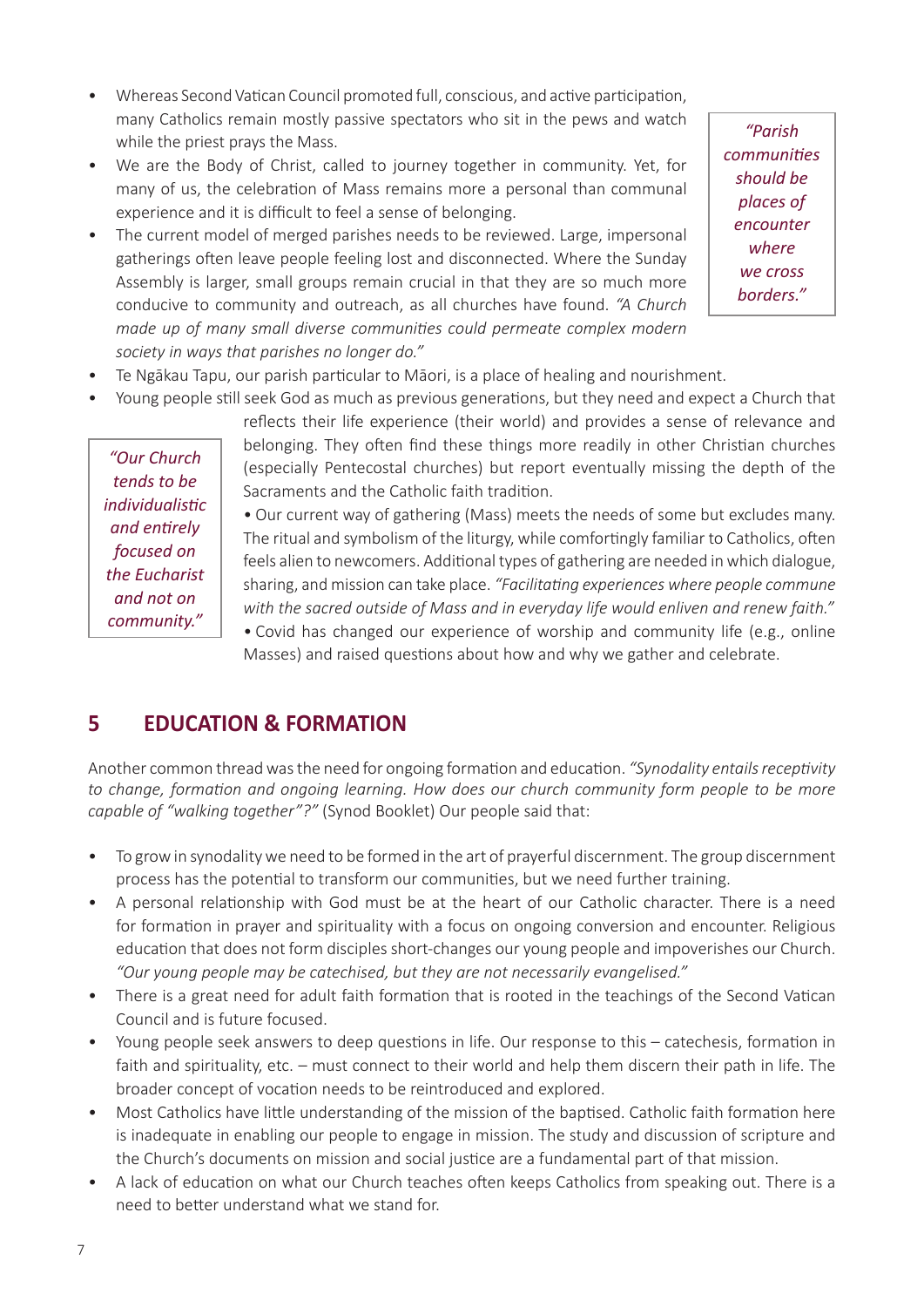## **6 MISSIONARY FOCUS**

A strong voice emerged for a more outward-looking Church that is truly missionary both in word and action. Many of our respondents are active in reaching out within their own communities and beyond, to the peripheries. Our people said that:

• It is essential for Catholics to understand that the Church is at the service of Christ's mission to establish the Kingdom of God. The 'mission has a Church' (rather than the 'Church has a mission´). The Kingdom of God is about love, truth, justice, and peace in the world. This is the mission to which we are all called.

*"The Church needs to look outwards and learn from the community it wants to serve. Rather than try to make the community conform to the ways of the Church."*

• Although all of us are called to mission by virtue of our baptism, most Catholics struggle to understand what mission is and how it applies to them

personally. *"The Church says all the baptised are called to the mission of the Gospel, then clings to theological deliberations that exclude their participation."*

- Our mission must flow out of a personal relationship with God through Jesus Christ, in the power of the Holy Spirit. Being a missionary Church does not mean seeking to 'make more Catholics.' Rather, it is about bringing people to a personal and transformative relationship with God in Jesus Christ and helping them to find Christian community.
- As Catholics we tend to rely on *'*letting our good deeds do the talking' rather than explicitly sharing our faith with others. *"Always be ready to give an answer for the hope that is in you."* (1 Peter 3:15).
- Our mission needs to be relevant for our time and guided by the needs around us.
- We are hindered in our mission by an unwillingness to do things differently. We need to return to the core Gospel message and imitate Jesus as we listen to, connect with, and include others. *"What comes first? Bringing Church to people or bringing people to Church? How do we bring Church to people like Jesus did?"*
- The first Catholic missionaries came here to journey with Māori. We need to find ways to continue this journey with integrity and allow our tangata whenua to be truly Māori and deeply Catholic.

### **7 TRADITION vs CHANGE**

*"Open to changes and new possibilities, the Synod is for everyone an experience of conversion"* (Pope Francis, "Let us Dream"). Submissions highlighted a tension between the need to do things differently and the desire to hold on to the traditions of the past. Our people said that:

*"Don't let history limit the future."*

• We are on the right track in this journey of growing together (hīkoi ngātahi). We want to be open to change while holding on to what is central to our faith. Discernment is key to this process. *"Don't be afraid to open the doors of the Church to let the air circulate."*

There will be no growth without change. If we are to continue to be light to the world and salt of the

earth, we must avoid letting our history limit our future. *"Tūngia te ururua kia tupu whakaritorito te tupu o te harakeke."<sup>8</sup>*

*"Tūngia te ururua kia tupu whakaritorito te tupu o te harakeke."* 

• We change not to 'fit in' but rather to remain relevant to future generations in a world that is ever-changing.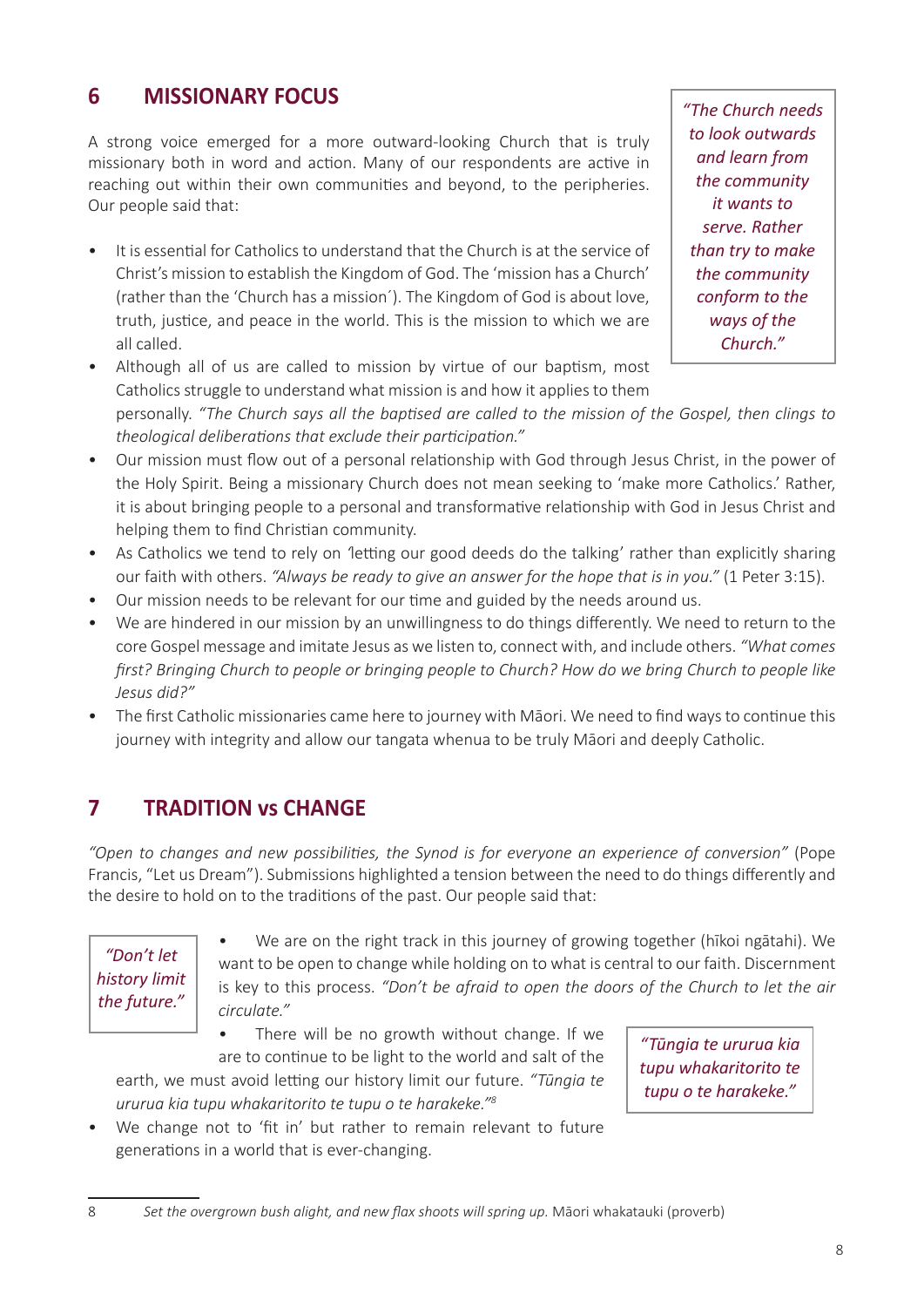- The lack of change in the Church has caused frustration and led people to distance themselves. There is a sense of despair for the future of the Church in Aotearoa New Zealand if things do not change. We are being held back by those who are determined to preserve the past at seemingly any cost. *"The Church must boldly risk being led anew by the Holy Spirit. It must deconstruct the monument it has created and again become a breathing, living entity of the Christ Way."*
- Amid the overwhelming calls for change, some shared a sense of desolation and abandonment, feeling that the Church is *"currently driving away devout Catholics"* by discarding tradition. A few submissions expressed a desire to preserve the Latin Rite, reminding us that, *"the more conservative of us feel ignored."*
- Another voice named the struggle in balancing the need for change with a strong cultural sense of the importance of obedience to Church hierarchy and, what they understand to be, Church doctrine.
- Over the last 50 years there has already been enormous change in our Church. We need not fear change moving forward because our faith, and our destination, is in God. The journey too is in God's hands.
- We are being asked to move from a *"thou shalt not"* religion of exclusion and judgement, to a *"thou shalt"* Catholicism of welcome and inclusion.
- We need to be open to the 'other' and particularly to the younger generation, trusting that the Spirit is at work as we listen to them.

*" We do not know how to walk sideby-side with the younger generation. How can we connect with them? They have a spirituality they live out of, whereas the older generation were taught to obey the rules."* 

#### **CONCLUSIONS**

#### **For the Archdiocese of Wellington**

The commitment of the people of the Archdiocese of Wellington to an ongoing synodal journey together was powerfully evident at the pre-synodal gathering on 28 May 2022. Over one hundred of our people gathered in Our Lady of Kapiti Church, Paraparaumu, including ethnic, age-group, vocation, geographic, ministry, education, and leadership representatives. A strong endorsement was made to over thirty years of synod (hīkoi ngātahi) even as recognition was made of the need for substantial change ahead. The themes outlined in this synthesis were received and acknowledged. The people of the Archdiocese of Wellington are urged to actively engage with these voices and issues at all levels in coming months and years. The Archdiocesan Pastoral Council will be doing so. Archdiocesan assistance is available for Parish Pastoral Councils as they seek ways to implement the spirit and recommendations of this submission.

In a somehow fitting illustration of the tumultuous times in which we live, Cardinal John who was to join his people was instead forced into isolation with Covid-19. In his absence, his prepared address was given on his behalf and his conclusion helpfully summarises our commitment:

*"What we are engaging in, not just today, but over the last few months, and into the future, is acknowledging that it is time for us to implement decisively a participatory, inclusive, and collaborative model in our diocese and parish structures. We are about a culture of humility and accountability in service. It is not about a top-down approach, a centralised approach. We are talking about a synodal Church at every level, with everyone listening to one another AND learning from one another. Listening is constitutive of a synodal Church. It is about all of us taking responsibility for proclaiming and living the Gospel."*

(John Dew, Archbishop of Wellington)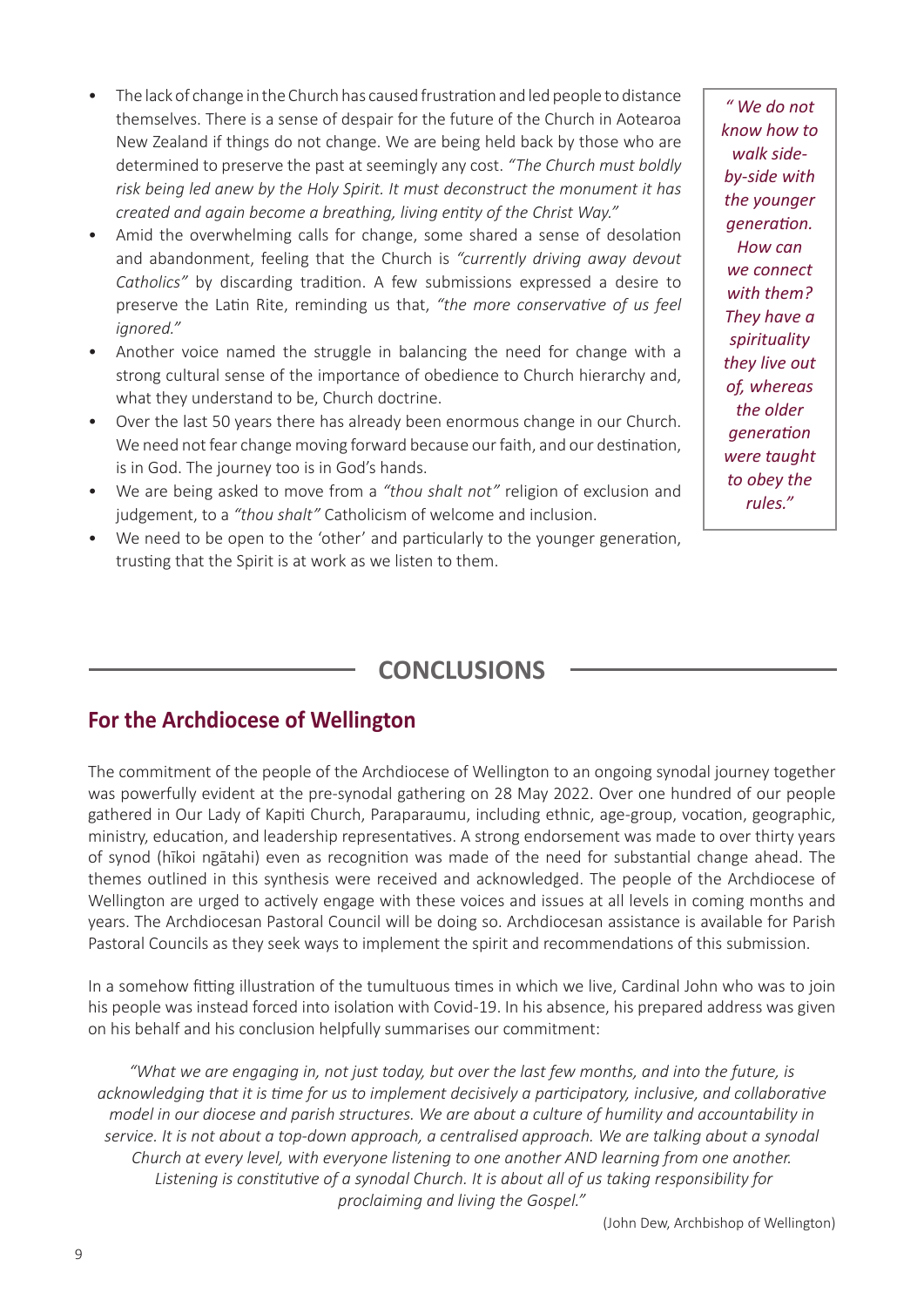## **For the Synod of Bishops 2023**

Emerging from the submissions of the people of the Archdiocese of Wellington were a number of issues that require discernment at the level of the universal Church. Until progress on these issues happens at this level, we will be held back from being able to respond appropriately at the local level. To this end, issues that our people earnestly raise for our bishops to address in Rome in 2023 include:

- empowering the local Church, led by its bishop, with the mandate to renew models of leadership in our dioceses.
- reviewing the current model of priesthood to:
	- enable a focus on the sacramental and pastoral rather than management responsibility;
	- open it up to the married as well as celibate:
	- avoid the segregation of seminarians in formation.
- the full inclusion of women in every ministry and decision-making role (including ordination to priesthood).
- the active and transparent involvement of the local Church in the selection of bishops.
- entrusting liturgical reform (at least to a limited degree) to local bishops' conferences so that our assemblies can become culturally and geographically our own.
- a change to the language of liturgy and catechesis to be fully inclusive and never judgmental and moralistic.
- reviewing the Church's sexual moral teaching taking into account contemporary scientific understanding as well as the lived experience of the People of God *(sensus fidelium).*
- an emphasis on inclusion rather than exclusion:
	- the acceptance of intercommunion between Christians of different denominations;
	- the welcoming of LGBTQI+ people into our communities without judgment;
	- the welcome to the Eucharistic table of all people without judgment.
- continuing to emphasise the call to holiness and mission for all the People of God today.
- leadership that accepts that change is a vital part of our Catholic synodal journey rather than something to be feared and avoided.
- continuing the work of the Second Vatican Council as demonstrated so clearly in the concept of synodality – listening carefully, discerning prayerfully, and journeying together.

Addressing these issues in the *parrhesia* of the Spirit (in trust, frankness and courage), the Archdiocese of Wellington will be equipped to respond effectively to the needs of our time and place. As the People of God newly attentive to the Second Vatican Council's call to synodality, we look forward to a future of communion, participation and mission - hīkoi ngātahi.